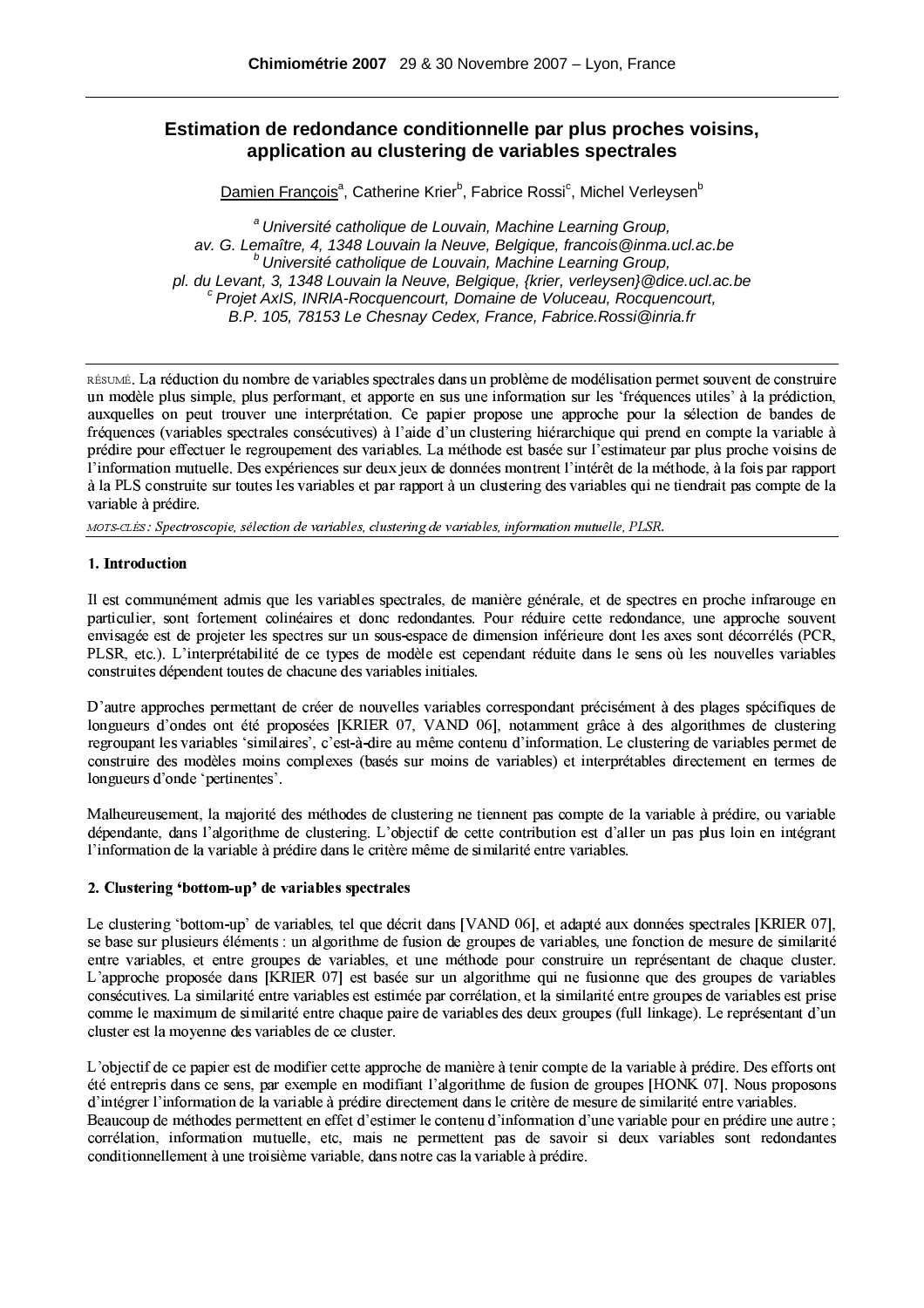Ne pas tenir compte de la variable à prédire peut poser problème. Dans le cas où l'information nécessaire à la prédiction est par exemple cachée dans la différence entre deux variables fortement corrélées (autrement dit dans la dérivée du spectre), un clustering ignorant la variable à prédire risque de regrouper ces deux variables dans le même cluster, détruisant ainsi l'information utile.

### 3. Estimation de redondance conditionnelle

L'objectif est donc de comparer le contenu d'information, et pas seulement la quantité d'information, que possèdent deux variables X1 et X2 pour en prédire une troisième Y. L'approche proposée se base sur le principe de l'estimateur d'information mutuelle par plus proches voisins [KRA 04], étendu ici pour mesurer la redondance de deux variables, conditionnellement à celle à prédire.

Le principe est le suivant. Les spectres sont tout d'abord, de manière traditionnelle, séparés en ensemble d'apprentissage et de test. Pour mesurer la similarité entre les contenus d'information des deux variables X1 et X2, nous construisons deux séries de valeurs  $n_{x1}$  et  $n_{x2}$ . Chaque i<sup>ème</sup> élément de la série  $n_{x1}$  correspond à un élément de l'ensemble de calibration et est calculé de la manière suivante. Premièrement, on recherche dans l'ensemble d'apprentissage le spectre j le plus similaire au spectre i, la similarité étant mesurée par la distance mesurée sur les deux variables X1 et Y. Deuxièmement, on compte le nombre de spectres qui sont davantage semblables au spectre i que le spectre j lorsqu'on mesure la similarité selon X1, et qui sont en même temps moins semblables au spectre i que le spectre j lorsque la similarité est mesurée en Y. La Figure 1 montre les spectres (repérés par une flèche) qui sont dans ce cas. Il s'agit donc de 'voisins mal placés' qui sont similaires en termes de variables spectrales mais pas de valeur à prédire. Le nombre de ces spectres constitue la i<sup>ème</sup> entrée de la série n<sub>x1</sub>. La seconde série n<sub>x2</sub> est construite de la même manière, en remplaçant X1 par X2.



**Figure 1.** Graphe de  $Y = f(X1)$ ; agrandissement sur la partie centrale. Le point bleu est le plus proche du point rouge  $(i^{em}$  spectre) en en tenant compte de X1 et Y. Les points indiqués par une flèche sont les 'voisins mal placés' (voir texte). Leur nombre est la i<sup>ème</sup> valeur de n<sub>Xl.</sub>

Deux variables apportant la même information par rapport à Y auront des 'voisins mal placés' aux mêmes endroits : ce seront les mêmes points qui sont proches en termes de variables spectrales mais éloignés en termes de valeur à prédire. La corrélation entre ces deux séries indique donc à quel point ces deux variables fournissent une information permettant de fournir correctement une prédiction pour les mêmes spectres et se tromper sur les mêmes autres, et mesure ainsi le contenu d'information commun qu'elles apportent pour prédire Y. La valeur corr $(n_{x1}, n_{x2})$  servira donc de mesure de similarité entre variables dans l'algorithme de clustering. Il est important de noter que la notion de corrélation décrite ci-dessus peut être directement étendue pour tenir compte de groupes de variables plutôt que de variables individuelles, ce qui est le cas dès la deuxième étape de l'algorithme de clustering hiérarchique

# 4. Expériences

Le jeu de données Wine [MEURENS] consiste en 124 spectres (dont 3 outliers éliminés et 30 spectres réservés pour l'ensemble de test) proche infra-rouge d'échantillons de vin pour lesquels la concentration en alcool doit être prédite. Pour le jeu de données Tecator [TECATOR], le problème consiste à prédire le taux de graisse dans des échantillons de viande. à partir de leurs spectres mesures en NIR, entre 850 et 1050 nm. Au total, 215 spectres sont disponibles; les 150 premiers sont choisis comme base d'apprentissage. le reste étant réservé pour le test.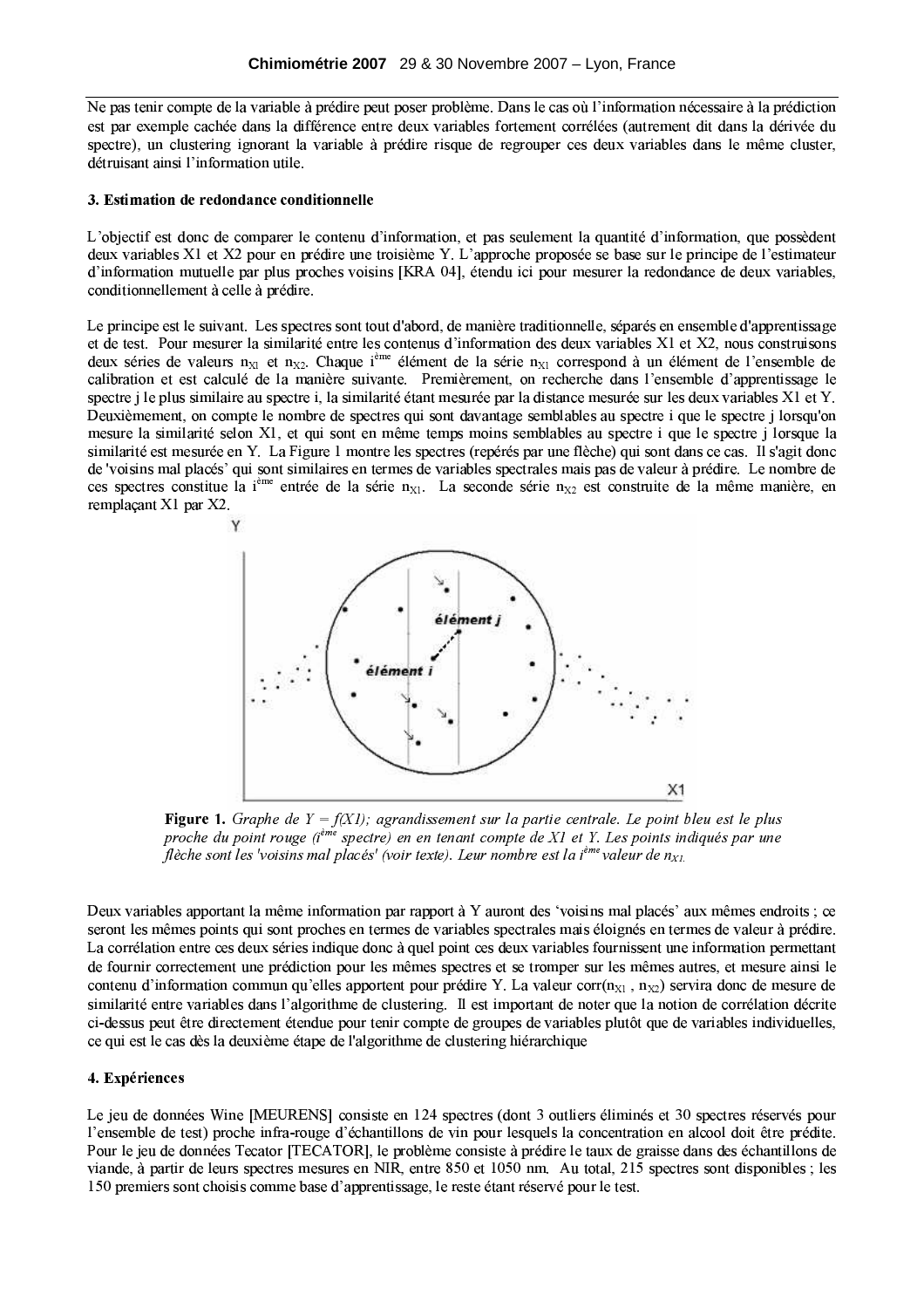Pour chaque jeu de données, un clustering a été effectué d'une part sans utiliser l'information de la variable à prédire [KRIER 07] et d'autre part en suivant l'approche proposée dans ce papier. Un modèle PLS est alors construit sur les clusters obtenus. Le nombre de clusters est choisi selon un critère AIC et le nombre de composantes dans le modèle PLS par cross-validation. A titre de comparaison, les résultats obtenus par un modèle PLS sur l'ensemble des variables spectrales (sans clustering), sont également fournis.

Les résultats (erreurs normalisées NMSE sur l'ensemble de test) sont repris dans le Tableau 1, ainsi que le nombre de clusters et le nombre de composantes PLS optimaux. Le clustering permet d'améliorer légèrement les performances par rapport au modèle construit sur toutes les variables. Dans le cas de Wine, le clustering tenant compte de la variable Y est nettement meilleur que celui obtenu sans tenir compte de la variable à prédire. Dans le cas de Tecator, l'avantage en termes d'erreur est moins marqué, mais le modèle PLS optimal est plus simple dans le cas ou Y est utilisé pour le clustering (8 clusters plutôt que 17 et 7 composantes PLS plutôt que 10). Dans tous les cas, le clustering permet de réduire la complexité du modèle et permet d'obtenir de meilleurs résultats en prédiction que les modèles construits sur l'ensemble des variables d'origine: de plus, la prise en compte de la variable à prédire dans l'étape de clustering permet de réduire la complexité (donc augmenter l'interprétabilité) du modèle, tout en accroissant les performances de prédiction.

|                | <b>PLSR</b>         | <b>PLSR</b>         | <b>PLSR</b>         |
|----------------|---------------------|---------------------|---------------------|
|                | (spectres complets) | (clustering sans Y) | (clustering avec Y) |
| Wine           | 0.00578             | 0.0111              | 0.00546             |
|                | 256 variables       | 19 clusters         | 33 clusters         |
|                | 10 facteurs         | 11 facteurs         | 10 facteurs         |
| <b>Tecator</b> | 0.02658             | 0.02574             | 0.02550             |
|                | 100 variables       | 17 clusters         | 8 clusters          |
|                | 10 facteurs         | 10 facteurs         | 7 facteurs          |





Figure 2. Clustering obtenu sur Tecator. Le premier cluster est représenté par un arrière plan clair, le second, un arrière plan foncé, le troisième de nouveau sur un arrière plan clair, etc.